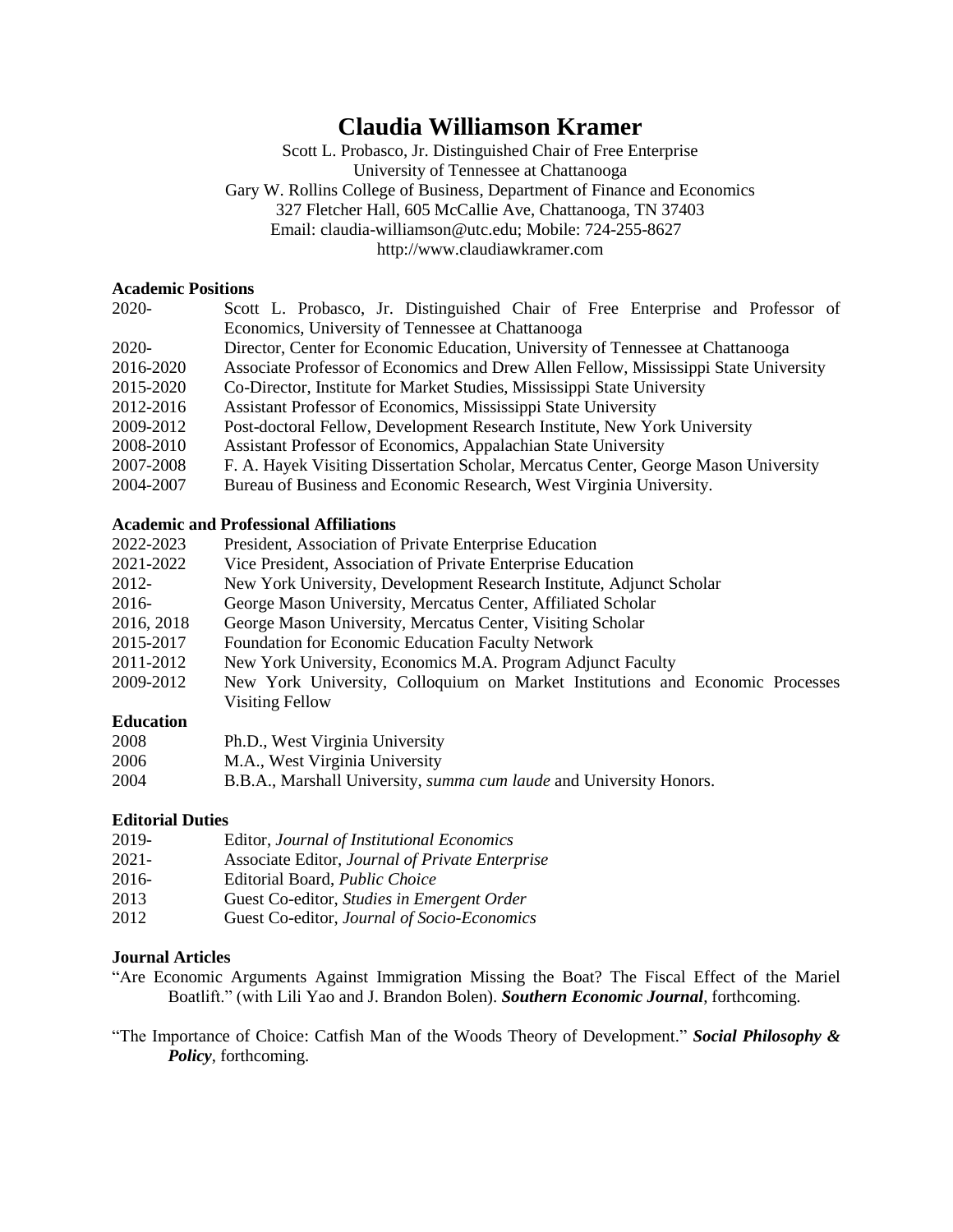- "Brain Gains: A Cross-Country Study on the Association between Remittances and Entrepreneurship." (with Joshua K. Bedi and Shaomeng Jia). *International Journal of Small Business and Entrepreneurship*, forthcoming.
- "Individualism and Women's Economic Rights." 2022. (with Lewis Davis). *Journal of Economic Behavior and Organization*, 198: 579-597.
- "Trust, Regulation and Market Efficiency." 2022. (with Brandon N. Cline and Haoyang Xiong). *Public Choice*, 190: 427-456.
- "Culture and the Regulation of Insider Trading across Countries." 2021. (with Brandon N. Cline and Haoyang Xiong). *Journal of Corporate Finance*, 67, 101917.
- "The Effect of Mass Immigrant Legalization on U.S. State-level Institutions: Evidence from the Immigration Reform and Control Act." 2021. (with Lili Yao and J. Brandon Bolen). *Public Choice*, 189: 427-463.
- "Grading Foreign Aid Agencies: Best Practices Across Traditional and Emerging Donors." (with Liya Palagashvili). 2021. *Review of Development Economics*, 25: 654– 676.
- "Culture, Democracy and Regulation." 2021. *Constitutional Political Economy*, 32(1): 98-126.
- "Cultural Roots of Family Ties." (with Lewis Davis). 2020. *Journal of Institutional Economics*, 16, 785- 808.
- "Trust, Regulation and Contracting Institutions." (with Brandon N. Cline). 2020. *European Financial Management*, 26: 859-895.
- "Are Aid Agencies Changing their Practices?" (with Liya Palagashvili). 2020. *Journal of International Development*, 32(5): 819-823.
- "Are We Austrian Economists?" 2020. *Review of Austrian Economics*, 33, 407-413. (2019 Presidential Address Society for the Development of Austrian Economics Annual Meeting)
- "Does Individualism Promote Gender Equality?" (with Lewis Davis). 2019. *World Development*, 123, 104627.
- "An Empirical Examination of Institutions and Cross-Country Incarceration Rates." (with Daniel J. D'Amico). 2019. *Public Choice*, 180(3): 217-242.
- "Aid, Policies and Growth: Why So Much Confusion?" (with Shaomeng Jia). 2019. *Contemporary Economic Policy*, 37(4): 577-599. (2019 co-Best Article Award)
- "The Path of Reform: The Consequences of Institutional Volatility." (with J. Brandon Bolen). 2019. *Kyklos*, 72(3): 400-425.
- "The Punitive Consequences of Organizational Structures in England, France and the United States." (with Daniel J. D'Amico). 2019. *Journal of Institutional Economics*, 15(2): 303-326.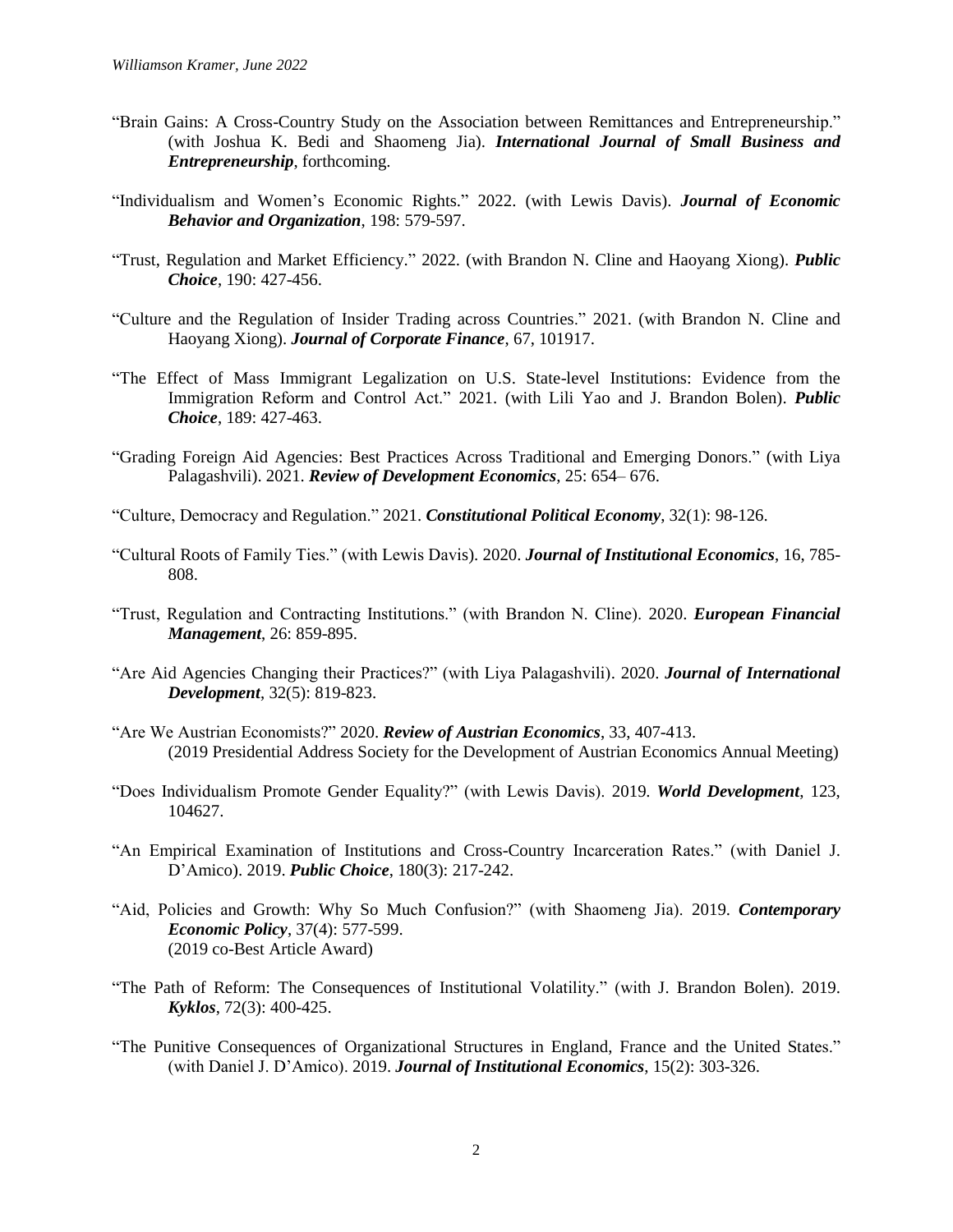- "Open Borders for Business? Causes and Consequences of the Regulation of Foreign Entry." (with Lewis Davis). 2018. *Southern Economic Journal*, 85(2): 508-536.
- "Is Human Trafficking the Dark Side of Economic Freedom?" (with L. Heller, R. Lawson, and R. Murphy). 2018. *Defense and Peace Economics*, 29(4): 355-382.
- "Individualism, Democracy and Contract Enforcement." (with Brandon N. Cline). 2017. *Journal of Corporate Finance*, 46: 284-306.

"Praise for Property." 2017. *Journal of Private Enterprise*, 32(4): 83-94.

- "Trust and the Regulation of Corporate Self-Dealing." (with Brandon N. Cline). 2016. *Journal of Corporate Finance*, 41: 572-590. (2015 Financial Management Association Best Paper Award Semi-Finalist)
- "Culture and the Regulation of Entry." (with Lewis Davis). 2016. *Journal of Comparative Economics*, 44: 1055-1083.
- "Can Foreign Aid Free the Press?" (with Nabamita Dutta). 2016. *Journal of Institutional Economics*, 12(3): 603-621.
- "Aiding Economic Freedom: Exploring the Role of Political Institutions." (with Nabamita Dutta). 2016. *European Journal of Political Economy*, 45: 24-38.
- "The Relationship between Income, Economic Freedom, and BMI." (with Robert Lawson and Ryan Murphy). 2016. *Public Health*, 134: 18-25.
- "Do Legal Origins Affect Cross-Country Incarceration Rates?" (with Daniel J. D'Amico). 2015. *Journal of Comparative Economics*, 43: 595-612.
- "Foreign Aid and the Culture of Contracting." (with Christopher Coyne). 2015. *Eastern Economic Journal*, 41: 102-125.
- "(Non?) Profits to the Rescue." 2014. *Studies in Emergent Order*, 7: 124-134.
- "The Amplification Effect: Foreign Aid's Impact on Political Institutions." (with Peter Leeson and Nabamita Dutta). 2013. *Kyklos*, 66(2): 208-228.
- "Disentangling Institutional Determinants of Entrepreneurship." 2013. *American Journal of Entrepreneurship*, 6(1): 40-66.
- "Think Tanks." (with Peter Leeson and Matt Ryan). 2012. *Journal of Comparative Economics*, 40(1): 62-77.
- "Discovering Law: Hayekian Competition in Medieval Iceland." (with Carrie B. Kerekes). 2012. *Griffith Law Review*, 21(2): 432-447.
- "Introduction: Ideas Matter—The Relevance of Deirdre McCloskey's Bourgeois Society." 2012. *Journal of Socio-Economics*, 41(6): 747-748.

"Dignity and Development." 2012. *Journal of Socio-Economics*, 41(6): 763-771.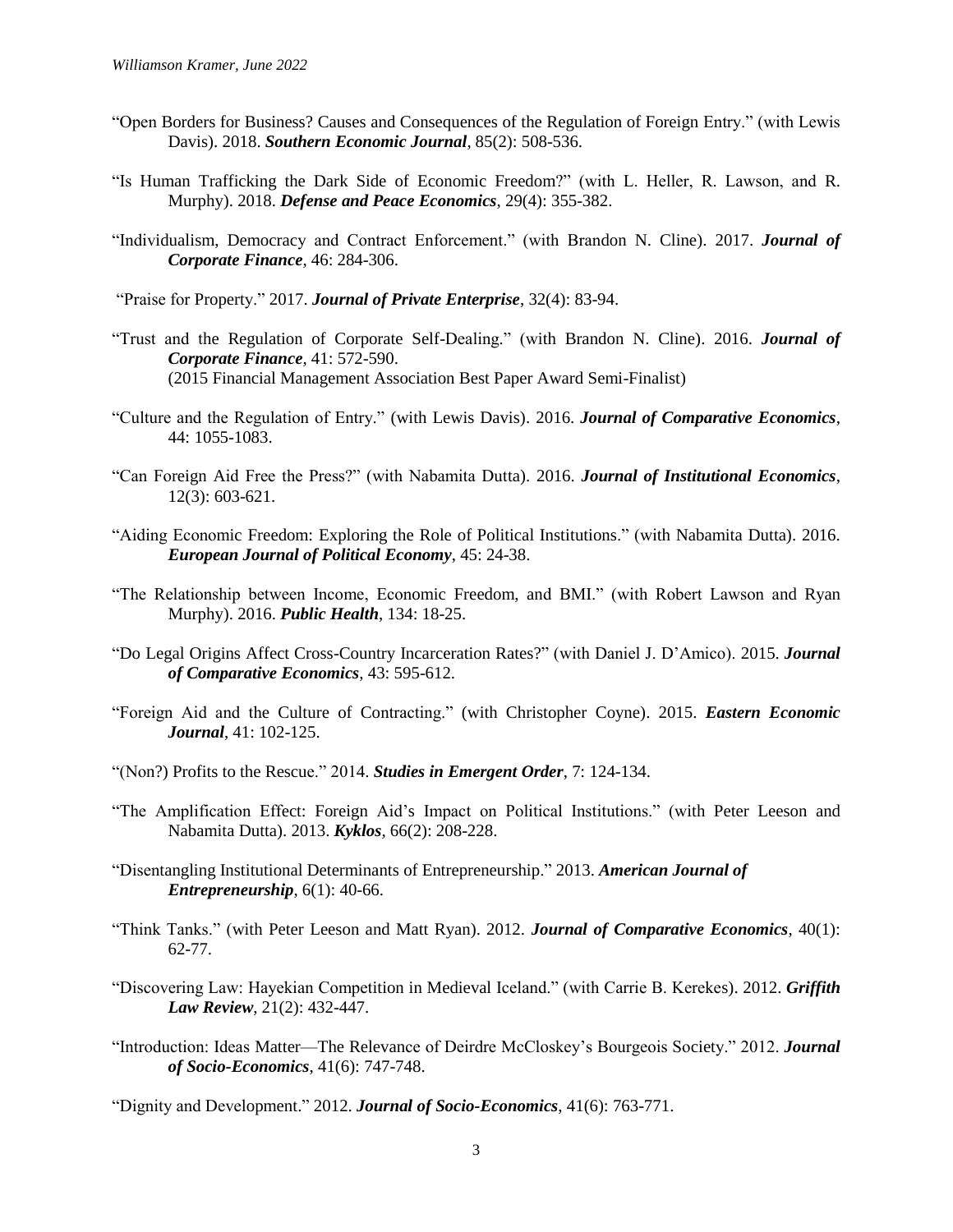- "Elderly Migration and Education Spending: Intergenerational Conflict Revisited." (with Mehmet Serkan Tosun and Pavel Yakovlev). 2012. *Public Budgeting and Finance,* 32(2): 25-39.
- "Trade Openness and Cultural Creative Destruction." (with Christopher J. Coyne). 2012. *Journal of Entrepreneurship and Public Policy*, 1(1): 22-49.
- "Securing Private Property: Formal versus Informal Institutions." (with Carrie B. Kerekes). 2011. *Journal of Law and Economics*, 54(3): 537-572.
- "Rhetoric versus Reality: The Best and Worst of Aid Agency Practices." (with William Easterly). 2011. *World Development*, 39(11): 1930-1949.

"Economic Freedom, Culture and Growth." (with Rachel Mathers). 2011. *Public Choice*, 148(3-4): 313-335.

- "Cultural Context: The Productivity of Capitalism." (with Rachel Mathers). 2011. *Kyklos*, 64(2): 231-252.
- "Civilizing Society." 2011. *Journal of Private Enterprise*, 27(1): 99-120. (2011 Association of Private Enterprise Education Best Paper Award)
- "Disagreement Between Direct and Overall Liberty: Even Less Troubling than Suggested?" 2011. *Reason Papers*, 33: 107-109.
- "Propertyless in Peru, Even With a Government Land Title." (with Carrie B. Kerekes). 2010. *American Journal of Economics and Sociology*, 69(3): 1011-1033.
- "Exploring the Failure of Foreign Aid: The Role of Incentives and Information." 2010. *Review of Austrian Economics*, 23(1): 17-33.
- "Anarchy and Development: An Application of the Theory of Second Best." (with Peter T. Leeson). 2009. *Law and Development Review,* 2(1), 77-96.
- "Informal Institutions Rule: Institutional Arrangements and Economic Performance." 2009. *Public Choice*, 139(3): 371-387.
- "The (Lack of) Impact of Government Land Titling: Case Study Evidence from Rural Peru." (with Carrie B. Kerekes). 2008. *Revista de Economía y Derecho*, 5(20): 107-119.
- "Unveiling de Soto's Mystery: Property Rights, Capital, and Development." (with Carrie B. Kerekes). 2008. *Journal of Institutional Economics*, 4(3): 299-325.
- "Foreign Aid and Human Development: The Impact of Foreign Aid to the Health Sector." 2008. *Southern Economic Journal*, 75(1) 188-207.
- "Is Codification of Informal Property Institutions Necessary for Economic Development?" (with Carrie B. Kerekes). 2006. *Journal for the New Europe,* 3(2): 27-57.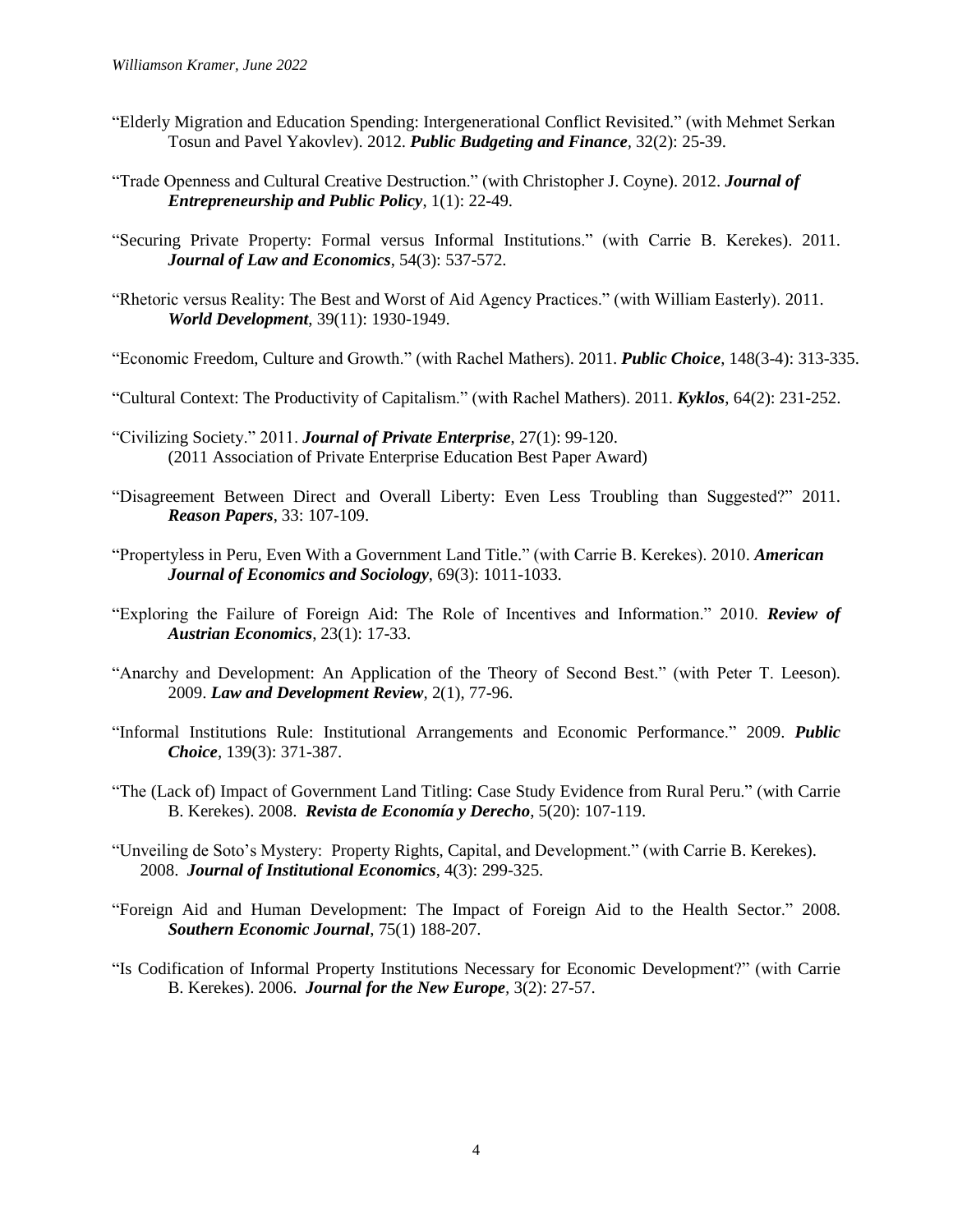#### **Books**

| 2019 | Dutta, Nabamita, Claudia R. Williamson (eds.), Lessons on Foreign Aid and Economic<br>Development: Micro and Macro Perspectives. Palgrave Macmillan, 2019.                                                              |
|------|-------------------------------------------------------------------------------------------------------------------------------------------------------------------------------------------------------------------------|
| 2018 | Cline, Brandon N., Russell S. Sobel, and Claudia R. Williamson (eds.), <i>Promoting</i><br><i>Prosperity in Mississippi.</i> Mississippi State, MS: Mississippi State University Institute<br>for Market Studies, 2018. |

#### **Book Chapters**

- "Why are Taxes so Taxing?" in Adam Hoffer, Russell S. Sobel, Nabamita Dutta, and Scott Niederjohn, eds., *Onward Wisconsin: Unleashing Capitalism with Common Sense Public Policy*. La Crosse, WI: University of Wisconsin - La Crosse Menard Family Initiative, forthcoming.
- "Make Business Taxes More Competitive." in Adam Hoffer, Russell S. Sobel, Nabamita Dutta, and Scott Niederjohn, eds., *Onward Wisconsin: Unleashing Capitalism with Common Sense Public Policy*. La Crosse, WI: University of Wisconsin - La Crosse Menard Family Initiative, forthcoming.
- "Aid Allocation and Outcomes: What Role Do Political Motives Play?" (with Nabamita Dutta), Chapter 7, in Nabamita Dutta and Claudia R. Williamson, eds., *Lessons on Foreign Aid and Economic Development: Micro and Macro Perspectives*. Palgrave Macmillan, 2019, 151-166.
- "Can Foreign Aid Promote Political and Economic Freedom?" (with Nabamita Dutta and Michael Fakutiju, Chapter 10, in Nabamita Dutta and Claudia R. Williamson, eds., *Lessons on Foreign Aid and Economic Development: Micro and Macro Perspectives*. Palgrave Macmillan, 2019, 207-222.
- "Why are Taxes so Taxing?" (with Brandon N. Cline), Chapter 4, in Brandon N. Cline, Russell S. Sobel, and Claudia R. Williamson, eds., *Promoting Prosperity in Mississippi*. Mississippi State, MS: Mississippi State University Institute for Market Studies, 2018.
- "Make Business Taxes More Competitive." (with Brandon N. Cline), Chapter 5, in Brandon N. Cline, Russell S. Sobel, and Claudia R. Williamson, eds., *Promoting Prosperity in Mississippi*. Mississippi State, MS: Mississippi State University Institute for Market Studies, 2018.
- "Incentive-Based Compensation and Economic Growth." (with Brandon N. Cline), Chapter 7, in Brandon N. Cline, Russell S. Sobel, and Claudia R. Williamson, eds., *Promoting Prosperity in Mississippi*. Mississippi State, MS: Mississippi State University Institute for Market Studies, 2018.
- "Can International Aid Improve Health?" (with Christopher J. Coyne), Chapter 20, in Garrett Brown, Gavin Yamey and Sarah Wamala, eds., *The Handbook of Global Health Policy*, Wiley-Blackwell, May 2014.
- "Culture and Freedom." (with Rachel Coyne) in Joshua C. Hall, ed., *Annual Proceedings of the Wealth and Well-Being of Nations*, Volume 6 (Beloit College Press), 2013-2014.
- "Can't We All Just Get Along? Fractionalization, Institutions, and Economic Consequences." (with Peter T. Leeson) in Christopher J. Coyne and Rachel Mathers, eds., *The Handbook on the Political Economy of War.* Cheltenham, UK: Edward Elgar, 2011.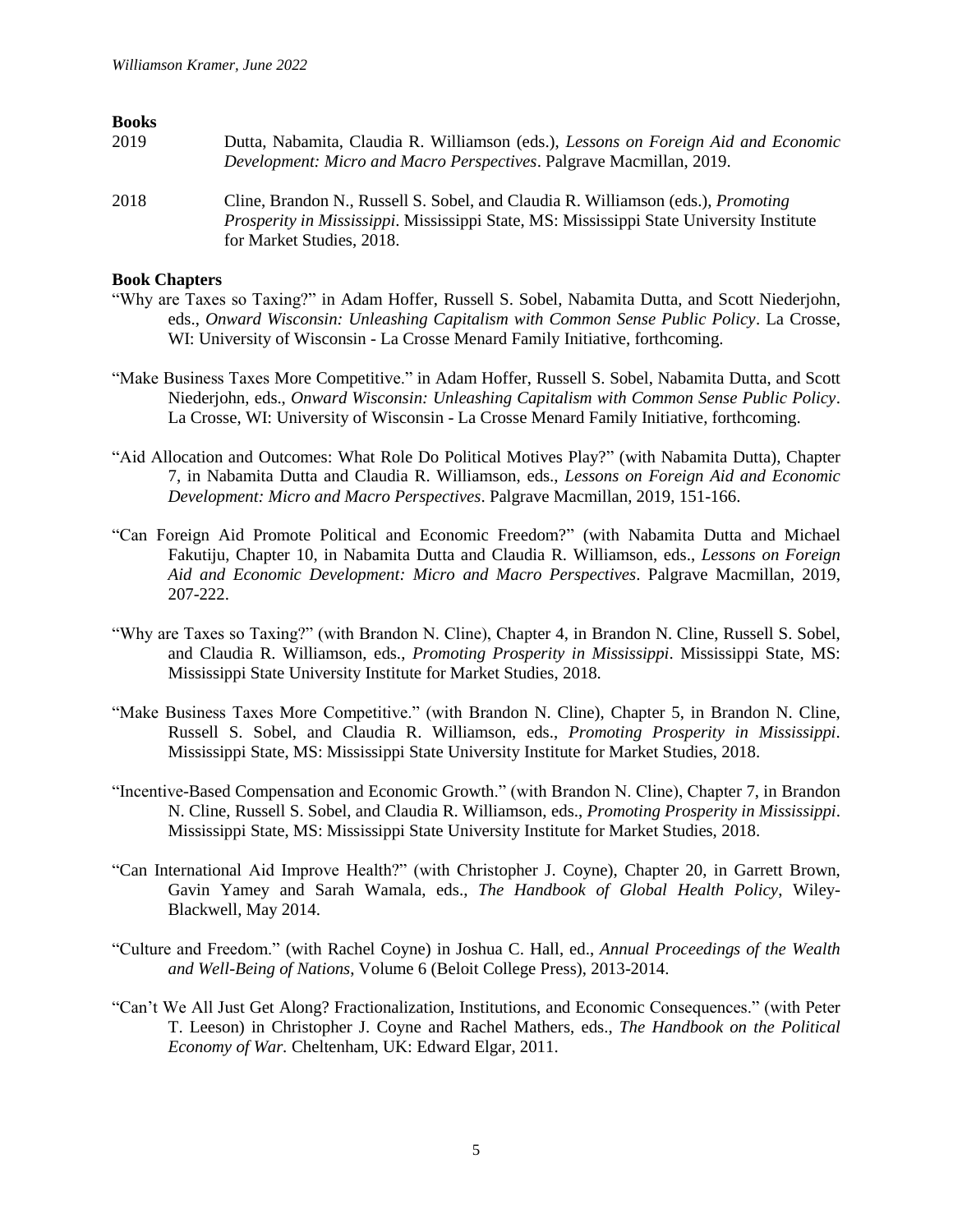- "The Two Sides of de Soto: Property Rights, Land Titling, and Development." in Emily Chamlee-Wright, ed., *Annual Proceedings of the Wealth and Well-Being of Nations*, Volume 2 (Beloit College Press), 2009-2010.
- "Retirees and Economic Development in West Virginia." (with Mehmet Tosun, Arzu Sen, and Pavel Yakovlev), in Pavel E. Gordeev, ed., *Demographic Economics Research Perspectives.*  Hauppauge, NY: Nova Publishers, 2008.
- "The Cultural Opposition to Capitalism: Mythbusting Through Our Past." in Russell S. Sobel, ed., *Unleashing Capitalism: Why Prosperity Stops at the West Virginia State Line, and How to Fix It.*  Morgantown, WV: Center for Economic Growth, The Public Policy Foundation of West Virginia, 2007.

## **Book Reviews**

- Review of Alex Nowrasteh and Benjamin Powell., Wretched Refuse?: The Political Economy of Immigration and Institutions. 2022. *Public Choice*, 190: 505-508.
- Review of Daron Acemoglu and James A. Robinson, The Narrow Corridor: States, Societies, and the Fate of Liberty. 2021. *The Independent Review*, 26(1).
- Review of William Easterly, The Tyranny of Experts: Economists, Dictators, and the Forgotten Rights of the Poor. 2015. *Public Choice*, 163(3/4): 405-408.
- Review of Timothy Besley and Torsten Person, Pillars of Prosperity: The Political Economics of Development Clusters. 2012. *Public Choice*, 153(1/2): 253-255.
- Review of Samia Waheed Altaf, So Much Aid, So Little Development: Stories from Pakistan. 2011*. Regional Studies*, 45(9): 1289-1290.
- Review of Edward J. Lopez, ed. The Pursuit of Justice: Law and Economics of Legal Institutions. 2011. *Public Choice*, 146(1/2): 265-267.
- Review of James T. Bennett, Stifling Political Competition: How Government Has Rigged the System to Benefit Demopublicans and Exclude Third Parties. 2009. *Public Choice*, 141(3): 527-529.

#### **Working Papers**

- "Uncertainty Abroad: Does Ancestral Distance affect U.S. Multinational Enterprise Activity?" (with Brandon N. Cline). (Accepted for presentation at 2017 SEA, 2019 APEE). 2021.
- "Do Culture and Law Interact to Determine Business Regulation?" (with Lewis Davis). 2021.

"Egalitarian Institutions and the Gender Labor Force Gap." (with Daniel L. Bennett, Matthew Bonick, Nicholas Reinarts). (Accepted for presentation at 2020 APEE). 2020.

#### **Presentations**

#### *Academic Conferences*

Southern Economic Association (2020-2006) Association of Private Enterprise Education (2022, 2021, 2019-2016, 2014, 2013, 2011-2006) Public Choice Society (2021 Plenary Speaker, 2019, 2017, 2015, 2013, 2008) Southern Finance Association (2021, 2019-2017, 2015, 2014) Financial Management Association (2021, 2020, 2015, 2014)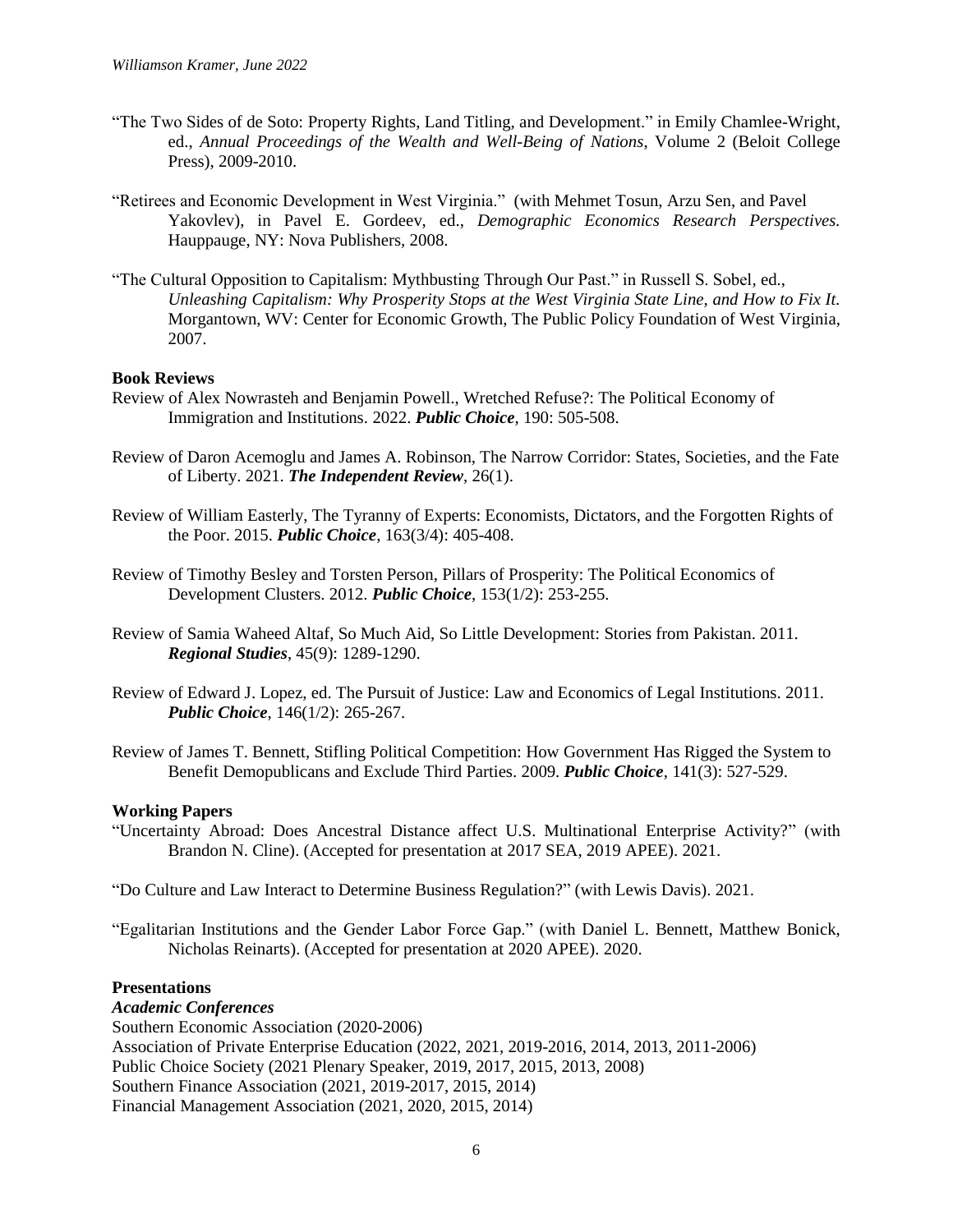Western Economic Association (2021)

World Interdisciplinary Network for Institutional Research (2019)

International Conference on Financial Development and Economic Stability (2016)

World Finance Conference (2016) Eastern Finance Association (2016, 2014)

Culture, Institutions, and Development, The Research Institute of Industrial Economics (2015)

Conference on Culture and Finance, Wake Forest University (2015)

International Society for New Institutional Economics (2014, 2011)

American Economic Association (2014)

Aid Transparency and Development Finance: Lessons from AidData (2010)

Mises Seminar, Instituto Brueno Leoni, Sestri Levante (2006)

National Tax Association Conference (2005)

# *Invited Faculty Seminars*

- 2021 Middle Tennessee State University
- 2021 Texas Tech University
- 2018 Southern Methodist University
- 2018 New York University
- 2017 Florida Gulf Coast University
- 2016 University of Alabama
- 2016 George Mason University
- 2014 University of Mississippi
- 2014 George Mason University
- 2013 Union College
- 2013 Samford University
- 2012 San Jose State University
- 2011 Loyola University New Orleans
- 2010 Utah State University
- 2009 Suffolk University

# *Other Invited Lectures*

- 2022 Bridwell Institute Graduate Economic Freedom Colloquium
- 2022 Berry College, Cultural Event Student Lecture
- 2021 Metropolitan State University, Student Lecture Series
- 2021 Economic Freedom Research Colloquium
- 2021 Middle Tennessee State University, Political Economy Research Institute's Lecture Series
- 2021 College of Charleston, Center for Public Choice & Market Process, Adam Smith Week
- 2021 George Mason University Mercatus Center Research Seminar
- 2021 Trust & Regulatory Governance in an Age of Crisis, TiGRE Research Seminar
- 2019 Institute for Humane Studies and Atlas Network, Poverty, Institutions, and Economic Development Academic Research Seminar
- 2019 College of Charleston, Center for Public Choice & Market Process Free Market Speaker Series
- 2019 Institute for Humane Studies, Graduate Student Workshop
- 2019 Florida State University, Student Guest Lecture
- 2019 Loyola University New Orleans, Faculty and Student Economics Club Guest Lecture Series
- 2018 West Virginia University, Faculty and Student Economics Lecture Series
- 2018 Ball State University, Student Economics Lecture Series
- 2017 Florida Gulf Coast University, Eagles for Liberty Lecture Series
- 2017 SUNY, Purchase College, Faculty and Student Economics Lecture Series
- 2013 Beloit College, 6<sup>th</sup> Annual Miller Upton Forum, The Wealth and Well-Being of Nations
- 2013 Foundation for Economic Education, Atlanta, GA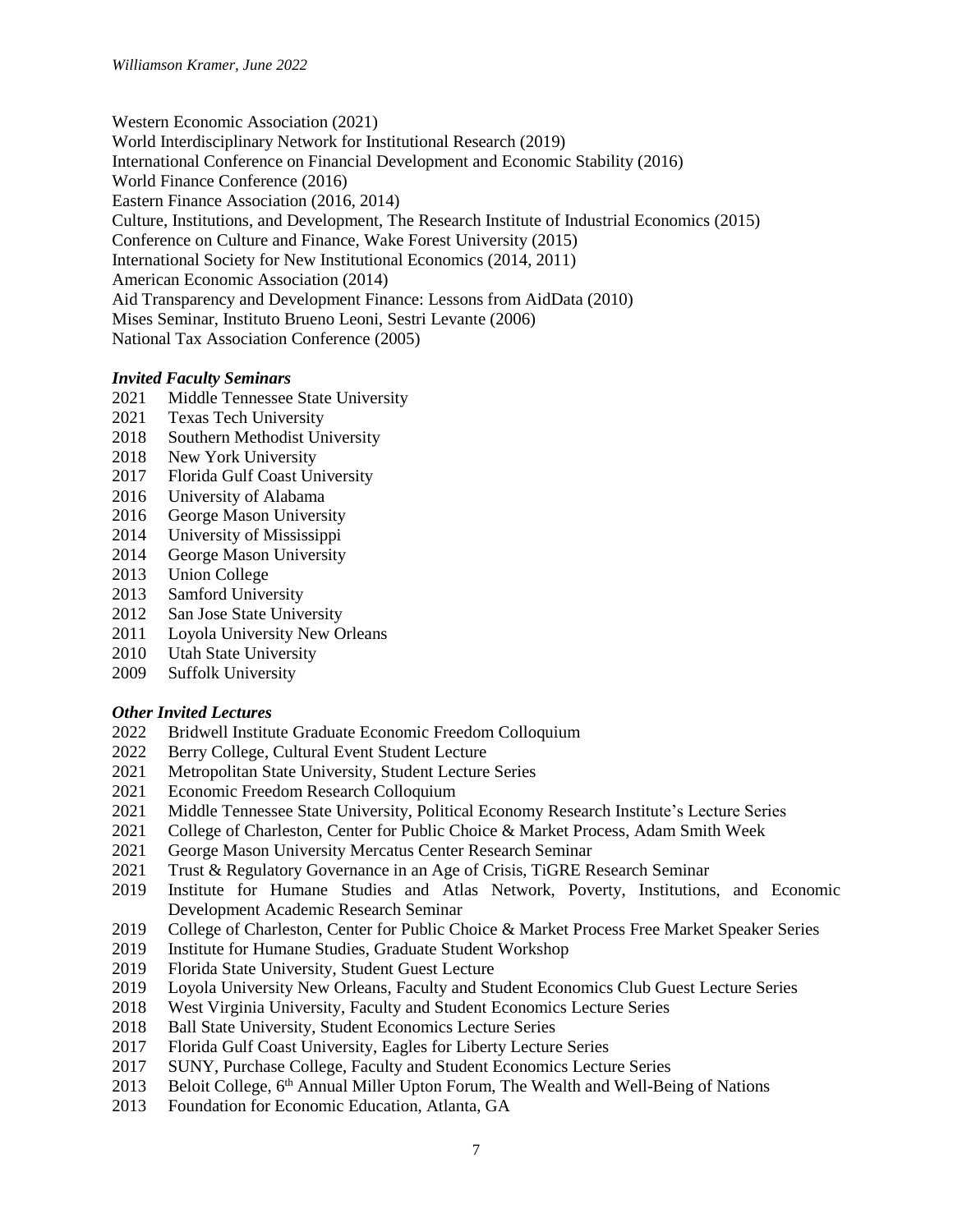- Institute for Humane Studies at Loyola University Chicago
- Samford University, Brock School of Business Economics Lecture Series
- 2013 Michigan State University, James Madison College Koch Lecture Series
- Troy University, The Manuel H. Johnson Center for Political Economy Lecture Series
- Foundation for Economic Education, Irvington, NY
- Institute for Humane Studies at Bryn Mawr College
- Florida Gulf Coast University, Economics Lecture Series
- Providence College, Providence, RI, Koch Lecture Series
- George Mason University, Economic Liberty Lecture Series
- Loyola University New Orleans, Koch Lecture Series
- Florida Gulf Coast University, Economic Development Lecture Series
- Delaware State University, Koch Lecture Series
- 2011 Institute for Liberal Studies at McGill University
- Institute for Humane Studies at Mary Washington University
- 2010 Institute for Humane Studies at Chapman University
- World Affairs Conference, Upper Canada College, Toronto, Canada
- Beloit College, Koch Student Research Colloquium Forum
- Indiana University's School of Public and Environmental Affairs, Koch Lecture Series

# **Other Conference Participation**

- EFNA Network Conference, Dallas, TX
- Applied Research in Political Economy, Mercatus Center, Fairfax, VA
- Economics and Language, New York University, New York, NY
- Liberty among Mass Men: The Political Thought of Albert Jay Nock, Liberty Fund, Indianapolis, IN
- Applied Research in Political Economy, Mercatus Center, Fairfax, VA
- Bridging the Gap between the Academy and Public Policy at the State Level, Mercatus Center
- The Intellectual Legacy of Gordon Tullock, Liberty Fund, Chicago, IL
- Responding to Crisis Symposium, Mercatus Center, Fairfax, VA
- Southern Economic Association Conference, Washington D.C.
- The Scottish Enlightenment, Liberty Fund and Mercatus Center, Fairfax, VA
- Association of Private Enterprise Education, Cancun, Mexico
- Entrepreneurship and Development, Institute for Humane Studies, Arlington, VA
- The Constitutional Political Economy of Statelessness, Liberty Fund, Indianapolis, IN
- Applied Research in the PPE Framework I, Mercatus Center, George Mason University
- Financial Management Association, Chicago, IL
- Liberty and Social Order in Ludwig von Mises' *Human Action*, Liberty Fund, Hermosa Beach, CA
- Association of Private Enterprise Education, Las Vegas, NV
- Economy, Culture and Historical Origins of Capitalism, Liberty Fund, Indianapolis, IN
- Law, Liberty, Property, and Resistance in the Writings of John Locke, Liberty Fund, Tucson, AZ
- Collaborating for a Free Society, Charles G. Koch Foundation, Washington, D.C.
- Academic Entrepreneurship Workshop, Institute for Humane Studies, Chicago, IL
- Cato Institute Freedom Index Seminar, Washington, D.C.
- Testing the Limits of Spontaneous Order, Liberty Fund, Seattle, WA
- BB&T Democratic Irrationality: Ancient and Modern, UVA, Charlottesville, VA
- Liberty and Responsibility in Adam Smith, Liberty Fund, Holland, MI
- Creative Teaching Ideas Workshop, Gus A. Stavros Center, Tampa, FL
- New Theories of Democratic Failure, Liberty Fund, Indianapolis, IN
- Austrian Economics, Foundation of Economic Education, NY
- Social Change Workshop, Institute for Human Studies, Brown University
- George Mason University, Graduate Student Paper Workshop
- Association of Private Enterprise Education, Orlando, FL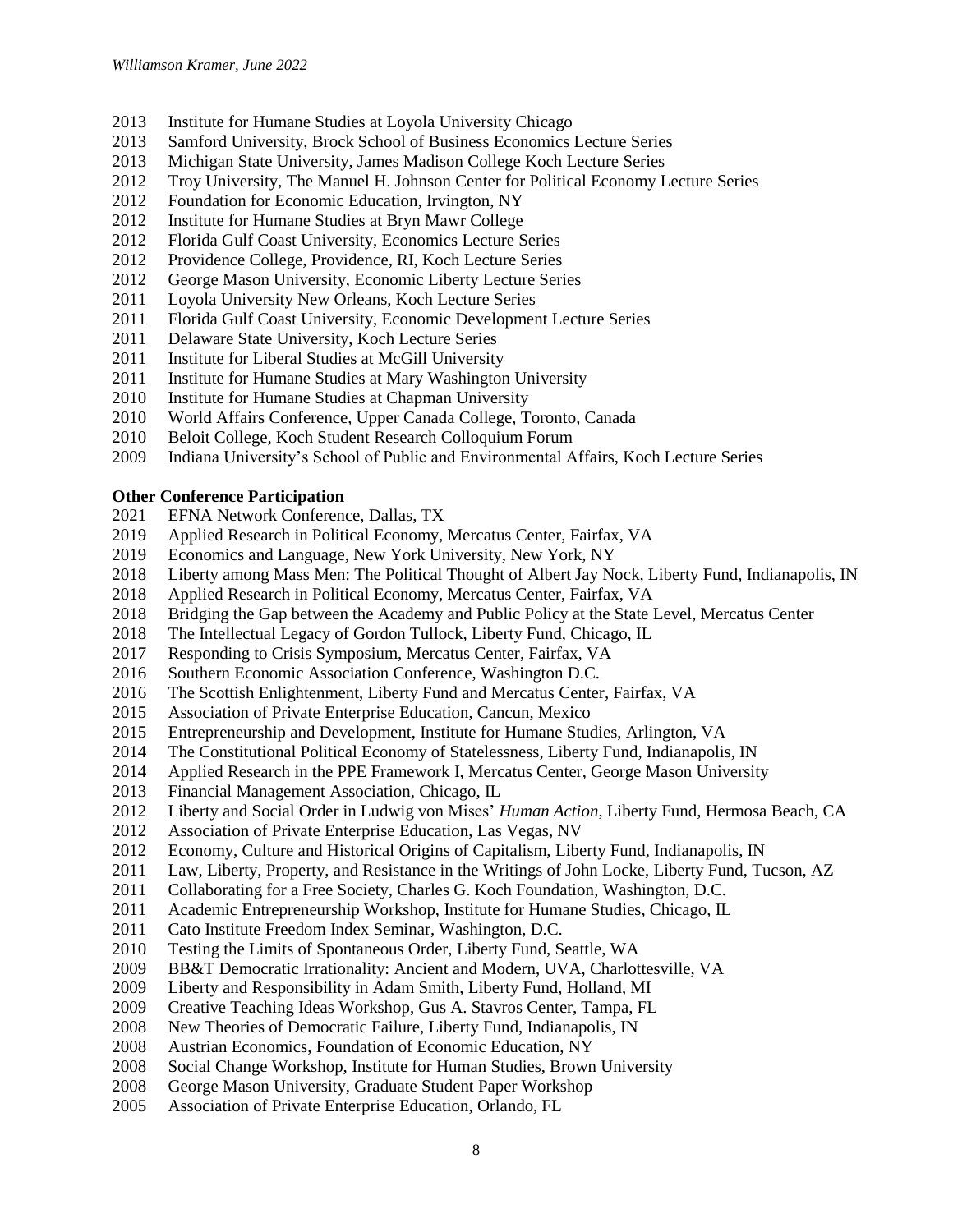# **Fellowships and Awards**

| 2022-2023  | President, Association of Private Enterprise Education                           |
|------------|----------------------------------------------------------------------------------|
| 2021-2022  | Vice President, Association of Private Enterprise Education                      |
| 2020, 2021 | University of Tennessee at Chattanooga Rollins College of Business Excellence in |
|            | <b>Research Award</b>                                                            |
| 2018-2019  | President, Society for the Development of Austrian Economics                     |
| 2017-2018  | President-elect, Society for the Development of Austrian Economics               |
| 2017-2021  | Board Member, Association of Private Enterprise Education                        |
| 2017-      | Mississippi State University Drew Allen Endowed Fellow                           |
| 2017       | Nominating Committee, Southern Economic Association                              |
| 2015       | Financial Management Association Best Paper Award Semi-Finalist                  |
| 2014       | Mississippi State College of Business Competitive Research Grant Award           |
| 2014       | Mississippi State Faculty Awards and Recognition Program                         |
| 2014-2017  | Mississippi Advisory Committee to the U.S. Commission on Civil Rights            |
| 2012-2013  | Foundation for Economic Education Board of Scholars                              |
| 2011       | The Journal of Private Enterprise Best Paper Award                               |
| 2010-2012  | Searle Foundation Post-doctoral Fellowship                                       |
| 2010-2012  | H.B. Earhart Foundation Post-doctoral Fellowship Support                         |
| 2009-2010  | Charles G. Koch Charitable Foundation Post-doctoral Fellowship                   |
| 2009       | Templeton Fellow, Independent Institute Junior Faculty Paper Award               |
| 2008       | Harper Academic Research Graduate Student Essay Award                            |
| 2008       | Summer Research Fellow, Mercatus Center, George Mason University                 |
| 2007       | Donald Lavoie Memorial Award                                                     |
| 2007       | <b>Jon Vilasuso Publication Award</b>                                            |
| 2007       | Jon Vilasuso Advanced Doctoral Student Award                                     |
| 2007       | F.A. Hayek Travel Grant, Institute for Humane Studies                            |
| 2005-2009  | Young Scholars Fellow, Association of Private Enterprise Education               |

# **Field Research**

2007 Research on Land Titling in Cusco, Peru

# **External Funding**

| 2017-2022   | Institute for Market Studies, Earnest W. and Mary Ann Deavenport                    |
|-------------|-------------------------------------------------------------------------------------|
| 2017-2018   | Institute for Market Studies, Ken and Randy Kendrick                                |
| 2015 - 2018 | Institute for Market Studies, Pure Water Foundation                                 |
| 2015 - 2019 | Institute for Market Studies, Koch Foundation                                       |
| 2014-2015   | Speaker Series and Student Development, Koch Foundation                             |
| 2014-2015   | Competitive Research Grant, Mississippi State College of Business                   |
| 2013-2015   | Graduate Student Development, Koch Foundation                                       |
| 2013-2014   | Speaker Series and Student Development, Koch Foundation                             |
| 2012-2013   | Speaker Series and Student Development, Koch Foundation                             |
| 2009-2010   | Graduate Student Mentorship Program, Koch Foundation                                |
| 2007        | Field Research on Land Titling in Cusco, Peru, Mercatus Center                      |
| 2005-2007   | Evaluation of School Aid Formula for West Virginia, West Virginia State Legislature |
| 2006-2007   | A Comprehensive Analysis of WV State Road Fund, West Virginia State Legislature     |
| 2006        | West Virginia Tax Modernization Project, West Virginia State Legislature            |
| 2004-2006   | Retirees and Economic Development in West Virginia, Bernard McDonough Foundation    |